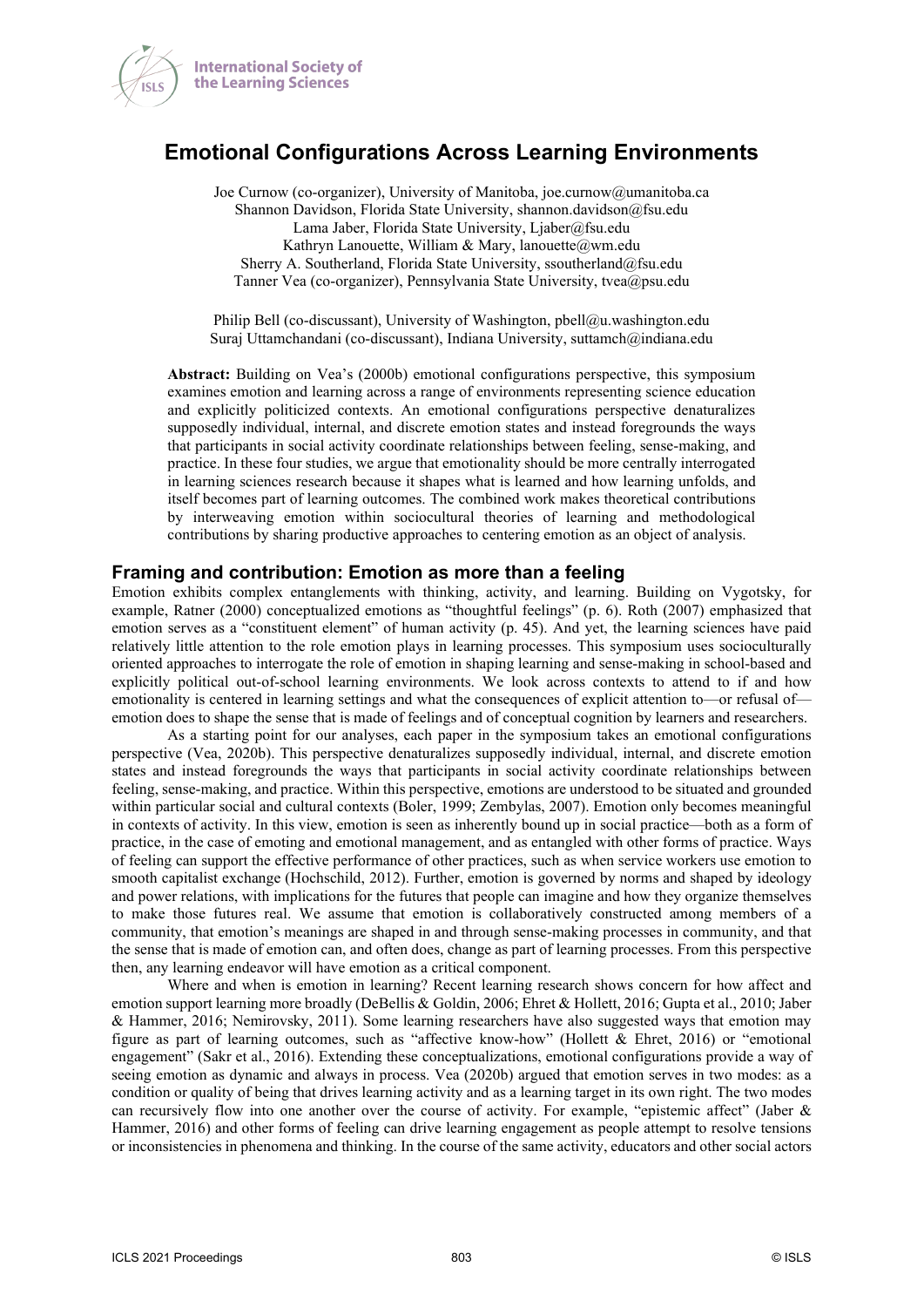

may cultivate ways of feeling in relation to sense-making and practice as part of learning goals. Emotion not only shapes what is learned and how it is learned—but is also itself part of the learning, iteratively re-shaping and resignifying the sense that is made (Vea, 2020b; Curnow & Vea, 2020).

In this symposium, we bring together two strands of developing scholarship. First, we identify emotion as an emergent issue in politically engaged informal learning environments. Vea's work has shown how "guided emotion participation" shaped whether and how animal rights activists became engaged in activist work. Through intentionally organized emotional experiences, activists came to make sense of relationships with nonhuman animals and with eating meat in particular ways, which shaped their political development by generating and giving meaning to strong emotional experiences. Curnow et al. (2020) examined the relationship between anger, snarky humor, and learning in youth climate activism. They argue that humor-infused expressions of anger enabled politicization of young women, as it opened space for grievance construction, problem solving, and community solidarity in ways that had been foreclosed in other spaces. Emotion became a mediating tool for expressing feelings that had gone un-named, and enabled participants to frame their emotions within the lens of feminism and anti-racism, making them politically salient within broader transformations of feminist practice, identity, worldview, and political analysis. Curnow & Vea (2020) also synthesize their respective work to argue that emotion is fundamental to processes of politicization. Additionally, we see a proliferation of work that attends to questions of belonging, trust, solidarity, and intimacy (Teeters & Jurow, 2018; Uttamchandani, 2020; Vakil et al., 2016), which gesture to the importance of felt experience, sense-making, and scale-making that is made possible through those relations. While their work does not explicitly orient to emotionality, it points to opportunities to more fully theorize emotional configurations that make feeling seen, feeling at home, feeling part of something bigger more likely, as it traces the impacts of those feelings (Vea, 2020a).

Second, similar threads are emerging in science education research, where there is increasing focus on emotion in children's, teachers', and scientists' disciplinary pursuits in a discipline often framed as unemotional, rational, and objective (Burbules & Linn, 1991). To larger discussions of how to support and design for science disciplinary practices in school and out of school contexts, there is an emerging understanding that emotions are part of what "instigates and stabilizes disciplinary engagement" in scientific pursuits (Jaber & Hammer, 2016), wherein learning science is intertwined in learning to feel and navigate feelings in new ways. Drawing on sociological studies of science as well as scientists' memoirs, Davidson and colleagues (2020) assert that emotions are "part and parcel" of the experiences of scientists, and should be recognized as integral to the experiences of science learners for children and adults alike. Likewise, this acknowledgement of the importance of emotion in the doing and learning of science may further push the field to consider the ways in which opportunities to learn through and at the level of emotion in science are afforded or constrained to populations who may be otherwise marginalized within the discipline (Bang et al., 2012).

When taken together, this work brings a key question relevant to the learning sciences into focus: When, for whom, how, and to what ends are emotions consequential for learning and research on learning? Each paper engages such considerations of emotionality differently: Curnow attends to how emotion shaped the sense-making process in the RadLab's analytic work, while Vea analyzes the emotional configurations embedded in animal rights activists' commitment to non-violence. Lanouette unpacks children's' emotions in a schoolyard ecology unit, while Davidson, Jaber, & Southerland examine the emotional configurations of scientists, teachers, and students. While we explore widely different contexts, from research spaces to activist contexts to school and afterschool programs, across the work we attune to how emotion shapes the sense-making process. We find that emotion is present in all of these spaces, shaping what is learned, how, and by whom, and we find that emotion is almost always pushed aside rather than reckoned with as a mediator or target of learning and collaboration. Across the symposium contributions, we demonstrate the diverse ways emotion is consequential for learning. Taken together, the symposium makes three key contributions to emotion in the learning sciences: (1) it offers a range of theoretical enactments of emotional configurations across a wide range of learning environments, integrating emotional attunement into sociocultural theories of learning; (2) methodologically, it offers productive pathways forward for reckoning with emotion as an object of analysis in all learning environments; and (3) it argues that, across a range of learning environments, attuning to emotions can illuminate heretofore underexplored aspects of the learning process. Authors will present papers for 10 minutes each, followed by commentary by our discussants. Time will be reserved for discussion of how emotion should or could be taken up within the learning sciences, and the consequentiality of emotion for learning ecologies. Questions include: How might the learning sciences analyze emotion? What tools do learning scientists have in our repertoires for analyzing emotion, and how might we do so without reifying emotional practices and meanings? How do our own feelings shape how we read our data, participate as researchers, and engage in analysis and theorizing about learning?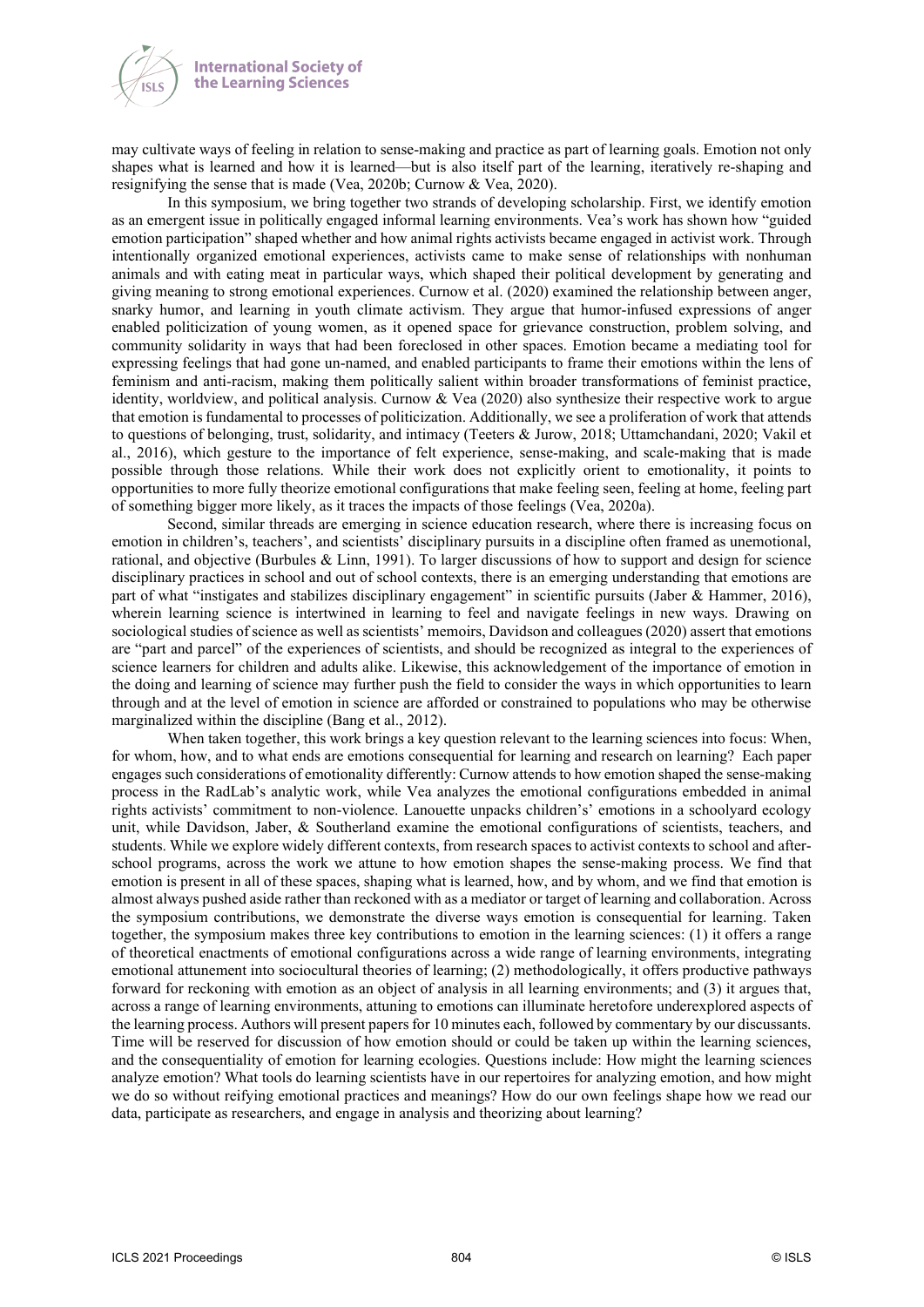

# **Eating a kilo of chocolate as method: How emotional configurations of analysts shape data analysis and sense-making**

Joe Curnow, University of Manitoba

In this paper, I examine the role of emotion in analyzing video data of emotionally charged debates. I argue that the emotional configurations of our research collaborative, the RadLab, were highly salient to our ability to conduct analysis of the significance of emotion in the data we analyzed, while also creating a complicated context for being immersed in the data. The RadLab is composed of activist researchers who were embedded in the Fossil Fuel Divestment campaign at the University of Toronto, and who co-designed and led the analysis of two years of video data. Our participation was both as research participants and analysts, drawing on Participatory Action Research frameworks (Brown & Strega, 2005), and militant ethnography (Scheper-Hughes, 1995). Fossil Free UofT was a student-run campaign aiming to convince the University of Toronto to divest from fossil fuels. From September 2014 to April 2016, Fossil Free UofT met weekly to plan events and coordinate strategy. Meetings lasted two to three hours, with facilitation responsibilities rotating between members. The group included undergraduate, masters, and PhD students. Through analysis of over 15000 minutes of multi camera video data (Derry et al., 2010), we analyzed how some participants came to understand themselves as radical activists. While we have used our content-logging, coding, and analysis in other places to make sense of the learning dynamics of the campaign, here we pause to reflect on the significance of emotion on our analytic process and ask: How do the emotional configurations of analysts matter when we are investigating emotionally messy learning ecologies?

This paper contributes to ongoing work in the learning sciences to analyze when and how emotion shapes learning processes and how learning shapes the felt experience of emotion. While recent work has examined guided emotion participation (Vea, 2020b), the consequences of emotionality for learning in social movements (Curnow & Vea, 2020), and the specific ways that humor, sarcasm, snark, and rage create conditions for politicization (Curnow et al., 2020) and educational intimacy (Uttamchandani, 2020), this work has focused on participant learning. Our work builds from this space, but attends to how our emotionality as analysts (and as participants in the data) shaped how we made sense of and re-experienced the emotion of our data in the analytic process. To do so, we draw on feminist and Indigenous research methodologies which stress relational accountability (Hampton, 1995; Wilson, 2008) and standpoint epistemologies (Collins, 1982; Harding, 2004) alongside theories of emotion and affect (Hochschild, 1979).

We collected video data from weekly meetings, actions, and debriefs during the campaign, and across this data, the meetings became increasingly emotionally intense. Toward the end of data collection, meetings often included yelling, crying, storming out, and other emotional expressions. Participation in the meetings was difficult—as was content logging, coding, and analyzing the data in detail, because of the emotion that it regenerated. As we watched video-data, our team of analysts often ended up feeling extremely upset, with some of our team lying on the floor in despair, while others ate entire kilos of chocolate bars. Rather than assume that scholars enter the data as emotionless and disinvested, we reflect on how our process of sense-making about the learning that unfolded through contentious politics was entangled in reconstructed emotional configurations of the data in a way that was felt during the data collection, as well as the layered sensemaking and feeling that happened in our collaborative data analysis sessions.

This analysis is significant for the learning sciences in a few ways. First, it builds on work around emotion by bringing our methods of analysis into focus and acknowledging that as thinking and feeling people, analysts' experience of emotionality in the analysis process happens and is significant to how we make sense of our data. This is both a methodological intervention and a political intervention, which converges with other work in the learning sciences that has increasingly sought to disavow the notion that objectivity and neutrality are either possible or desirable for our work studying learning contexts (McKinney de Roysten & Sengupta-Irving, 2020). In acknowledging the ways that our emotionality shapes the sense we make of our data, and the way that the sense that is made shapes how we feel about the data, this meta-analysis draws attention to how emotion shapes learning not only in the contexts we analyze, but in the very ways we conduct analysis and make sense of our research data.

### **Nonviolence past and present: Learning with an emotional technology in transit**

Tanner Vea, Pennsylvania State University

Tracing nonviolence's political history from Mohandas Gandhi, through Dr. Martin Luther King, Jr. and the Black Civil Rights Movement in the United States, to contemporary uses in animal rights activism, this paper asks how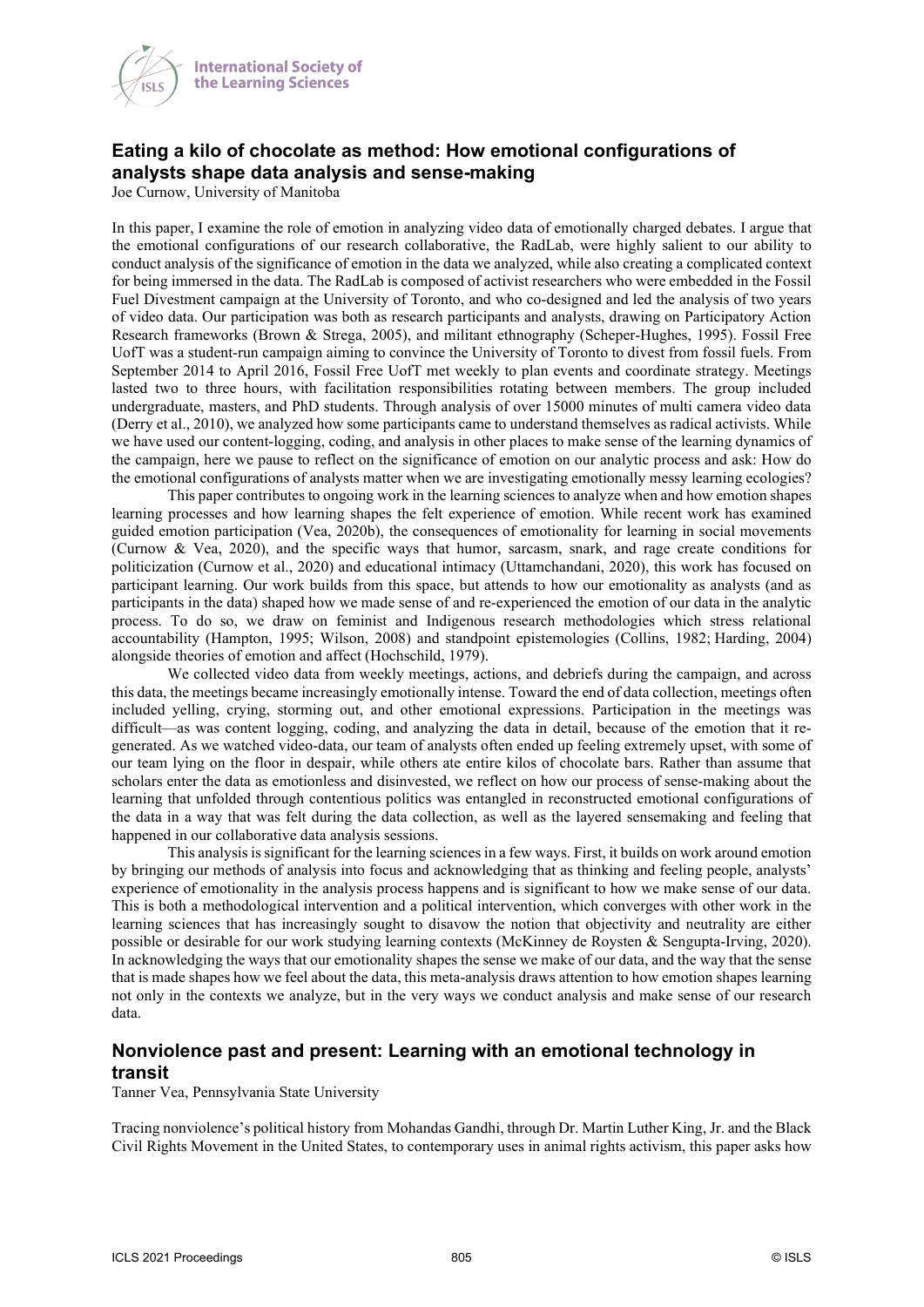



nonviolence supports particular emotional configurations in activist practice in socially and historically situated ways. Gandhi wrote in his autobiography, "Whereas a good deed should call forth approbation and a wicked deed disapprobation, the doer of the deed, whether good or wicked, always deserves respect or pity as the case may be" (Gandhi, 2012, p. 214). This idea was central to the practice of *ahimsa,* or nonviolence.

Writing about settler colonialism as a set of technologies, la paperson (2017) wrote, "Technologies are trafficked. Technologies generate patterns of social relationships to land. Technologies mutate, and so do these relationships" (p. 5). This paper takes as its starting point the idea that technologies also support the organization of emotional configurations (Vea, 2020b). An emotional configurations perspective treats emotion not as composed of universal states but rather of situated sociocultural phenomena (Lave & Wenger, 1991) embedded in complexes of social practice. Here, I examine nonviolent resistance, an emotional technology with many histories. I contend that nonviolence in fact names a set of relations between feeling, conceptual sense-making, and practice—in other words, an emotional configuration. Yet the patterns of relation that nonviolence generates are not identical across time and space. They mutate according to the particulars of their deployment, but they are always a matter of learning, of taking up particular ways of making meaning about emotion and what it is good for. From whence an emotional technology is trafficked itself becomes part of the relation.

This paper is part of a larger research project on learning in the context of animal rights activism (Vea, 2019, 2020a, 2020b). It presents empirical analysis of ethnographic fieldnotes and interviews (Emerson et al., 2011; Spradley, 1979). Thematic coding resulted in a focus on the social shaping of emotion and emotion's embeddedness in other forms of activist practice. The activists of Direct Action Everywhere (DxE), an animal rights network of activists based in the San Francisco Bay Area, used nonviolence trainings and narratives about nonviolence as part of their political project. I examine the situated nature of those uses. However, in line with the conference theme, I examine the history of nonviolence as an emotional technology for learning. Historicity becomes part of its meaning, and the contemporary context of use also shapes possibilities for learning and social change.

Nonviolence directs anger away from perpetrators of injustice toward the larger systems of injustice that are understood as the root cause. As Satoshi, a nonviolence specialist who led trainings for DxE explained during one such event at a network-wide conference in 2017, "Teaching people not to be angry is very dangerous." Martin Luther King, Jr. was "pissed off," he said. What matters is where the anger is directed. When we take anger out on people, he said, they tend to react, and conflict escalates. Instead, anger should take the form of indignation toward unjust conditions. Satoshi gave the example of the beating of Civil Rights protesters by police on the Edmond Pettis Bridge in Selma, Alabama, on Bloody Sunday in 1965. The violence they endured without seeking retribution awakened the conscience of the public and resulted in growing support. In this way, the acceptance of suffering was both philosophical and pragmatic. One accepts violence against oneself because the creation of just conditions requires that the injustice of violence not be propagated further, by turning it against one's adversaries. This moral demand also has strategic value, however, in that it inspires the sympathy of bystanders who may come to support one's cause.

In these ways, nonviolence in DxE encompassed not only the absence of violence but also the disciplining, or guiding, of emotions in practice so that the ideals of the Beloved Community—the social manifestation of justice—may emerge. As such, nonviolence was not simply the means for achieving justice. Nonviolence was a technology that structured relations of thinking, emoting, and acting (one might say "being") the manifestation of justice in the present. It was both the means and the ends. It was conceptually recursive, so that practicing justice is understood to make justice come to be. Interviews with DxE activists also showed how nonviolence was understood as a skill that required strengthening through repeated practice.

Historicizing nonviolence then adds complexity to these meanings. Explicitly and implicitly, DxE organizers' references to previous nonviolent movements—and especially the Black Civil Rights Movement were used to give moral and political legitimacy to the movement for animal rights. But where previous movement actors used nonviolence in part to establish their own humanity in the face of injustice, DxE's more-than-human goals complicated the moral meanings of nonviolence. DxE activists, after all, were not fighting for their own humanization but rather for the moral standing of nonhuman others. Was it right to draw connections to the struggle for Black freedom? Further, the rise of European fascism and the dropping of the atomic bomb in Japan challenged Gandhi himself to reconsider whether nonviolence could be the universal solution to inhumanity he believed it to be (Devji, 2011).

For the learning sciences, this analysis provides an additional example of emotional configuration in the learning of social movement participants. Considering nonviolence as a kind of technology in transit clarifies the ways it structures the relations of meaning between feeling, conceptual sense-making, and practice. It also reiterates the importance of historical context for interpreting what emotional technologies for learning can do.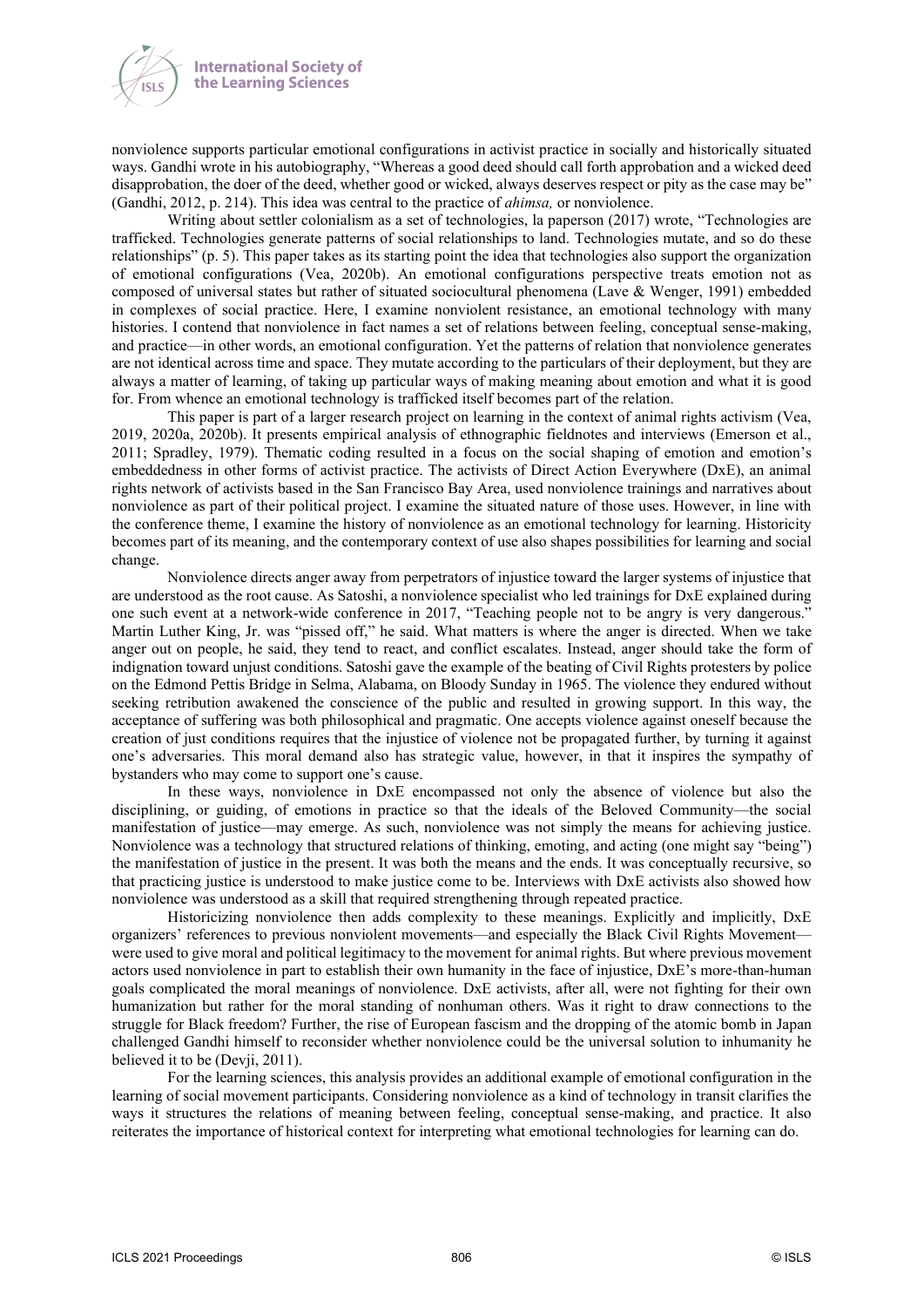

## **Emotion, data and place: Children's emotions emergent in ecologists' practices of sampling and data visualization**

Kathryn Lanouette, William & Mary

Within the learning sciences and science education fields, there has been a growing focus on engaging young people in the construction and critique of data to support expansive learning opportunities (Wilkerson & Polman, 2020). Yet to date, such work has rarely focused on the emotional dimensions of these abstracting and authoring practices, particularly with children. In this paper, I focus on 10-11year old children's emotional experiences as they engage in sampling and data aggregation practices within an ecology unit centered around their schoolyard. I ask, what emotions emerge as children engaged in these practices and how does this intertwining of emotion, data and place shape their engagement in the practices and their reasoning about socio-ecological systems?

This work draws from a larger design-based research project that supported elementary students learning about complex socio-ecological systems and data using participatory GIS maps (Lanouette, 2019). Across ten weeks, 5th grade students studied the soil ecology literally underfoot in their schoolyard, exploring the question of "Who can thrive here?" by sampling invertebrates and soil samples in their schoolyard as well as recording above-ground human activities to understand the relationship among all these dimensions of the system. This design involved children in selecting sampling sites to study in detail, gathering data they were interested in and joining together to conjecture and contest relationships in collaboratively constructed visualizations of their aggregated data.

Through a longitudinal comparative case study analysis (Yin, 2017), I examine two student pairs' emergent emotions as they engaged in and adapted the ecologists' practices supported across the curriculum. Data sources include (a) video of class activity in one-on-one, small group, and whole group contexts and (b) paper and digital artifacts (children's note sheets, data visualizations). Analysis focuses on children's emotion within sampling practices (planning sites, selecting sites, collecting data at sites) and collectively assembled visualizations of their aggregated data (constructing bar charts and two-way tables). In coding emotion, I examined verbal expressions using emotion laden words (both in the moment and in reflecting on past events), multi-modal expression of emotion (Jaber & Hammer, 2016), and paralinguistic markers of emotion. By contrasting two pairs over time, I aim to illuminate not only the heterogeneity of emotions emergent within this design but also how children's emotions shaped how they selected schoolyard sampling sites, how they participated in collective constructions of their aggregated data and how they considered relationships within complex systems.

Several findings are noted here. Children's emergent emotions varied widely, ranging from delight and "love" of a schoolyard site to competition and exasperation, in turn shaping varying approaches to selecting sampling sites and representing data. For Amir and Marie, their joy in finding animals of any kind along with physically being in their favorite tucked away spot that Marie "just loves!" led the pair to repeat sampling at their site to see how the system might change over time (a key idea in ecologists' sampling practice) and to consider multiple interrelationships in the socio-ecological system. As they built a two-way data table with classmates showing all the invertebrate species discovered, their excitement for a mysterious animal they saw led them to insisting on showing it in the data, even though it was hard to categorize. In contrast, for Elena and Max, their focus on finding the most animals led them to constantly switch sampling sites that would ensure the highest counts. These feelings of competition emerged again as they were collectively building bar charts of earthworms counts, where the pair falsely elevated their data to ensure they had the highest earthworm counts among their peers.

Implications are twofold. First, these findings point to the import of attuning to the wide range of emotions emergent in constructing and contesting data, elevating not only children's warm emotions towards local places and more-than-human organisms within but also children's sharper emotions such as competition and exasperation. Given the larger norms, ideologies and power structures that shape emotional experience and expression (Vea, 2020b), this work suggests the import of making visible broader expressions in children's science pursuits as work in emotion, data and science practices continues. Second, these findings call for existing work in design-based research to more deliberately center children's emotions in the design of activities, the articulation of conjectures (Sandoval, 2014) and the study of learning processes.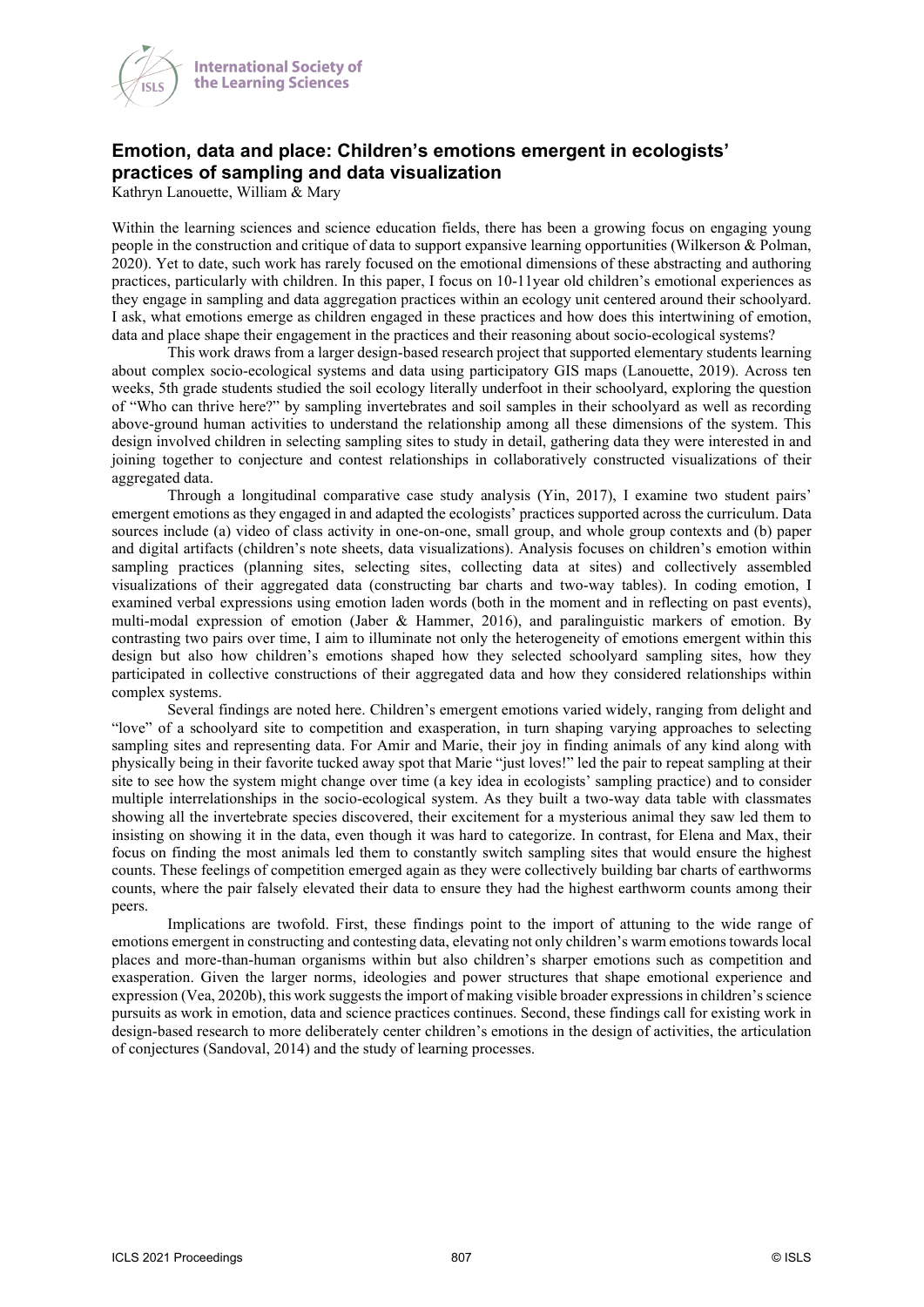

## **Teacher learning in science labs: Affordances and constraints of emotional display rules**

Shannon G. Davidson, Lama Z. Jaber, and Sherry A. Southerland, Florida State University

Science as a discipline has long been perceived as objective and, in turn, scientists have often been characterized as unfeeling or emotionless in relation to their work (Burbules & Linn, 1991). However, work of historians and sociologists of science and science education researchers provide ample evidence that affect is inherent in the doing of science (for examples, see Jaber & Hammer, 2016; Robbins, 1999) and that science is a social endeavor wherein emotional configurations (Vea, 2020b) are inherent. This affective dimension of science is not only part and parcel to professional science but central to the experiences of science learners. In order to support students' disciplinary engagement in science, teachers must understand and have facility with not only the conceptual and epistemic components of science, but also with the emotions that are part of disciplinary engagement (Davidson et al., 2020; Jaber et al., 2018). One context that aims to develop teachers' disciplinary understandings of and facility with science is that of Research Experiences for Teachers (RET) programs, in which K-12 teachers are immersed in extensive scientific research through work with scientists (Dixon & Wilke, 2007; SRI International, 2007). Although RET may provide teachers with firsthand emotional experiences in the doing of science (Davidson et al., 2020), teachers may not recognize these emotions as inherent to the discipline. Indeed, it is unclear whether RETs provide teachers a full grasp of science as a discipline, particularly with respect to recognizing the emotions that *scientists* experience in their work. To this end, our work considers the following question: What messages may be imparted to teachers about the role of emotion as an inherent dimension to the discipline of science through their encounters with scientists during an immersive research experience?

In this work, we argue that tacit yet influential emotional display rules (Diefendorff et al., 2006; Hochschild, 2012) may limit teachers' access to scientists' emotional experiences. Such rules shape how affect is or is not displayed in lab spaces, conveying meta-messages for teachers about what feelings and emotions are legitimate and acceptable in the doing of science. In turn, these tacit messages may actively shape the ways in which teachers come to develop their own attunement towards their emotional experiences in science and subsequently their students' emotions in the science classroom. To illustrate these dynamics and to explore the potential ways in which emotional display rules may moderate teachers' understanding of the affective dimension of science, we offer the example of Ava—a teacher participating in a six-week summer RET program at a national laboratory—and Dr. Ji, her mentor scientist. During one of the experimental cycles of Ava's research, there was a miscommunication of scheduling and a facility-wide routine power outage interfered with an overnight experimental trial that Ava and Dr. Ji were conducting. In reflecting on this moment in an interview, Ava noted:

I felt really frustrated and upset when the furnace must have shut down during our trial run, - like what do we do? How can we fix this and run it again? But [Dr. Ji] was like 'No no no don't worry. This happens. This is part of it--part of, you know, science.' He didn't make me feel bad, but [rather] it's just part of science.

In this example, Dr. Ji makes moves to support Ava by normalizing the error as 'just part of science' and by telling her not to worry. In addition, as evidenced from field notes, Dr. Ji went on to tell Ava an anecdote of how this exact situation had happened to him once before when he was new to the lab. He described how he was 'confused' but once he'd realized the mistake he 'had to laugh and start over.' While Dr. Ji did make moves to support Ava by normalizing error and offering commiseration through the anecdote, he did not explicitly acknowledge Ava's frustration. Instead, his moves subdued those feelings. Additionally, Dr. Ji did not himself demonstrate any emotional reaction to this setback.

In light of these reactions from Dr. Ji, it is possible that Ava could walk away from this encounter with the understanding that scientists somehow lack emotion within their work or do not experience affect within the doing of science. Evidence for this internalization can be found in the observation that for most of the RET teachers, their own displays of emotions within lab spaces were very restrained and limited. Instead, these emotions (frustrations, vexations, excitements, and insecurities) were only expressed in other spaces (lunch times or social events) with fellow RET participants. This suggests that RET teachers may implicitly come to view their own emotions as somehow 'other' or unacceptable in science.

Emotional display rules related to science spaces have the potential to reinforce positivist views (Burbules & Linn, 1991) that science is an objective discipline which strips science—and those who do science of their humanity. If teachers walk away from encounters with scientists that paint doers of science as emotionless,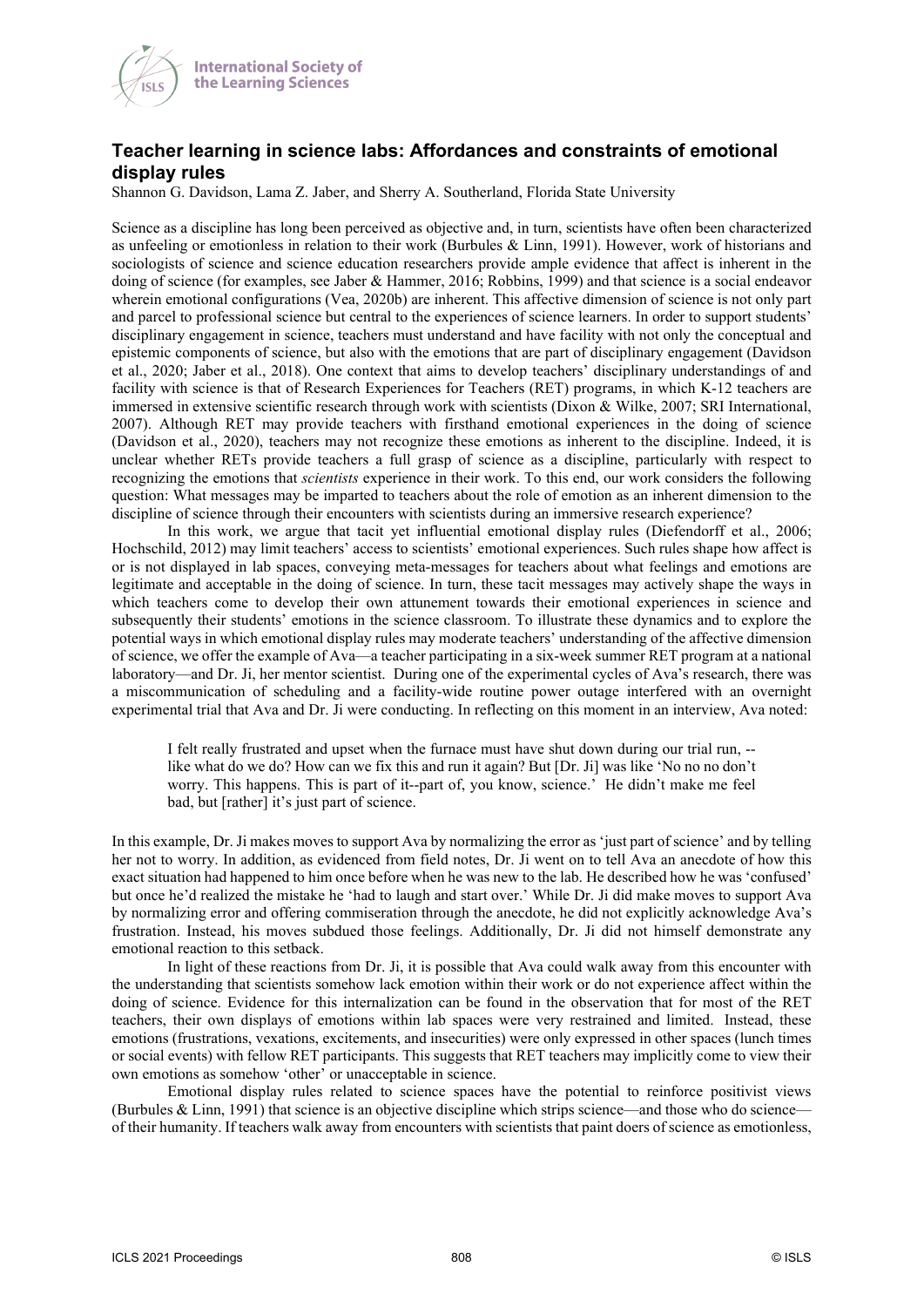

they may unintentionally reinforce this erroneous and stereotypical narrative in their classrooms, reproducing marginalizing ideas of who feels welcome in science and science spaces.

#### **References**

- Bang, M., Warren, B., Rosebery, A, & Medin, D. (2012). Desettling expectations in science education. *Human Development, 55,* 302-318.
- Boler, M. (1999). *Feeling power: Emotions and education*. Psychology press.
- Brown, L. A., & Strega, S. (Eds.). (2005). *Research as resistance: Critical, indigenous and anti-oppressive approaches*. Canadian Scholars' Press.
- Burbules, N. C., & Linn, M. C. (1991). Science education and philosophy of science: Congruence or contradiction? *International Journal of Science Education, 13*(3), 227–241.
- Collins, P. H. (1986). Learning from the outsider within: The sociological significance of Black feminist thought. *Social problems*, *33*(6), s14-s32.
- Curnow, J., Davis, A., & Asher, L. (2019). Politicization in process: Developing political concepts, practices, epistemologies, and identities through activist engagement. *American Educational Research Journal*, *56*(3), 716-752.
- Curnow, J., Fernandes, T., Dunphy, S., & Asher, L. (2020). Pedagogies of snark: Learning through righteous, riotous anger in the youth climate movement. *Gender & Education*.
- Curnow, J. & Vea, T. (2020). Emotional configurations of politicization in social justice movements. *Information and Learning Sciences.*
- Davidson, S. G., Jaber, L. Z., & Southerland, S. A. (2020). Emotions in the doing of science: Exploring epistemic affect in elementary teachers' science research experiences. *Science Education, 104*(6), 1008-1040.
- DeBellis, V. A., & Goldin, G. A. (2006). Affect and meta-affect in mathematics education: A representational perspective. *Educational Studies in Mathematics, 63*(2), 131–147.
- Dennis, B., Uttamchandani, S., Biery, S., & Blauvelt, A. (2019). LGBTQIA+ youth as multicultural educators. *Ethnography and Education, 14*(3), 360-376.
- Derry, S. J., Pea, R. D., Barron, B., Engle, R. A., Erickson, F., Goldman, R., ... & Sherin, B. L. (2010). Conducting video research in the learning sciences: Guidance on selection, analysis, technology, and ethics. *The Journal of the Learning Sciences, 1*9(1), 3-53.
- Devji, F. (2011). *The impossible Indian: Gandhi and the temptation of violence*. Harvard University Press.
- Diefendorff, J. M., Richard, E. M., & Croyle, M. H. (2006). Are emotional display rules formal job requirements? Examination of employee and supervisor perceptions. *Journal of Occupational and Organizational Psychology, 79*(2), 273–298.
- Dixon, P., & Wilke, R. A. (2007). The influence of a teacher research experience on elementary teachers' thinking and instruction. *Journal of Elementary Science Education, 19*(1), 25–43.
- Ehret, C., & Hollett, T. (2016). Affective dimensions of participatory design research in informal learning environments: Placemaking, belonging, and correspondence. Cognition and Instruction, 34(3), 250–258.
- Emerson, R. M., Fretz, R. I., & Shaw, L. L. (2011). *Writing ethnographic fieldnotes* (2nd ed.). University of Chicago Press.
- Hampton, E. (1995). Memory comes before knowledge: Research may improve if researchers remember their motives. *Canadian Journal of Native Education*, *21*, 46-54.
- Harding, S. G. (Ed.). (2004). *The feminist standpoint theory reader: Intellectual and political controversies*. Psychology Press.
- Hochschild, A. R. (1979). Emotion work, feeling rules, and social structure. *American Journal of Sociology, 85*(3), 551-575.
- Hochschild, A. (2012). *The managed heart: Commercialization of human feeling* (3rd ed.). University of California Press.
- Gandhi, M. K. (2012). *The story of my experiments with truth*. Renaissance Classics.
- Gupta, A., Danielak, B. A., & Elby, A. (2010). Understanding students' difficulties in terms of coupled epistemological and affective dynamics. In Proceedings - Frontiers in Education Conference (pp. 1–6).
- Jaber, L. Z., & Hammer, D. (2016). Engaging in science: A feeling for the discipline. *Journal of the Learning Sciences, 25*(2), 156–202.
- Jaber, L. Z., Southerland, S. A., & Dake, F. (2018). Cultivating epistemic empathy in preservice teacher education. Teaching and Teacher Education, 72, 13–23.
- la paperson. (2017). *A third university is possible*. University of Minnesota Press.